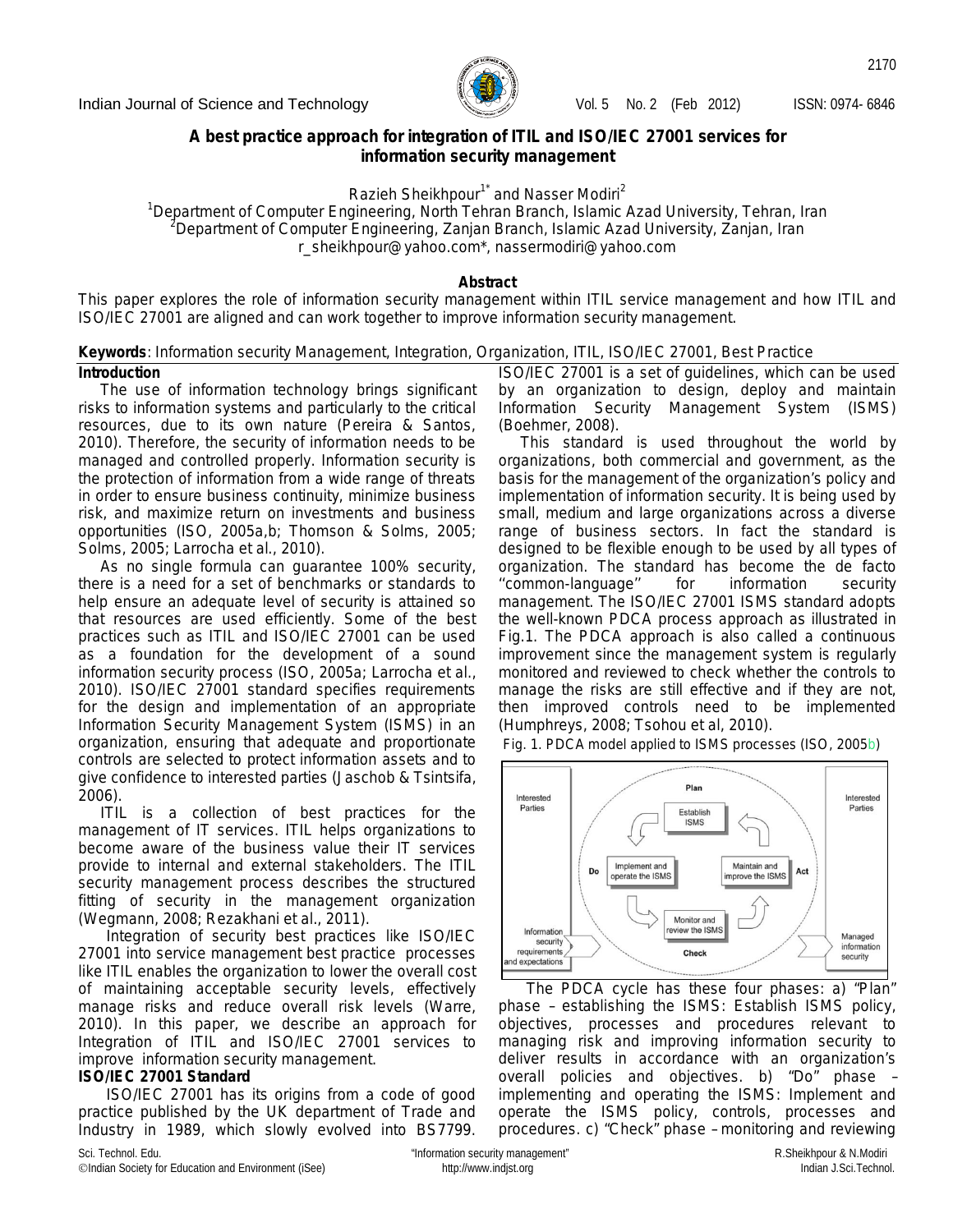

the ISMS: Assess and, where applicable, measure process performance against ISMS policy, objectives and practical experience and report the results to management for review. d) "Act" phase – maintaining and improving the ISMS: Take corrective and preventive actions, based on the results of the internal ISMS audit and management review or other relevant information, to achieve continual improvement of the ISMS (ISO, 2005a,b).

## **ITIL Framework**

The Information Technology Infrastructure Library (ITIL) is a framework of best practices that promote quality computing services in IT sector. ITIL was first developed by the British Central Computer & Telecommunications Agency, which merged with the UK Office of Government Commerce (OGC) in 2001 (Zegers, 2006; Wegmann, 2008). ITIL presents a broad set of management procedures, which apply to all aspects of IT infrastructure, with which an organization can manage its IT operations (Zegers, 2006, Wegmann, 2008). The ITIL v3 Core consists of five publications, each providing guidance on a specific phase in the service management lifecycle. The ITIL Core publications are as follows: (Zegers, 2006; Sahibudin *et al*, 2008; Esmaili *et al.*, 2010) *Service strategy*

The service strategy provides guidance on how to design, develop and implement service management from organizational capability perspective and strategic asset. It provides guidance on the principles underpinning the practice of service management which are useful for developing service management policies, guidelines and processes across the ITIL service lifecycle. Service strategy guidance is applicable in the context of other parts of ITL lifecycle. Service Strategy covers these parts of IT systems: the development of markets, internal and external, service assets, service catalogue and implementation of strategy through the service lifecycle. *Service design*

Service design is guidance for the design and development of services and service management processes. It covers design principles and methods for converting strategic objectives into portfolios of services and service assets. The scope of service design includes the changes and improvements necessary for increasing or maintaining value to customers over the lifecycle of services, the continuity of services, achievement of service levels and conformance to standards and regulations. It guides organizations on how to develop design capabilities for service management. *Service transition*

Service transition is guidance for the development and improvement of capabilities for transitioning new and changed services into operations. Service transition provides guidance on how the requirements of Service strategy encoded in service design are effectively realized in service operation while controlling the risks of failure and disruption. This part of ITIL framework

combines practices in release management, program management and risk management and places them in the practical context of service management. *Service operation*

Service operation tries to embody practices in the management of Service Operation. It includes guidance on achieving effectiveness and efficiency in the delivery and support of services so as to ensure value for the customer and the service provider. Strategic objectives are ultimately realized through service operation, therefore making it a critical capability.

*Continual Service Improvement*

Continual service improvement is including of instrumental guidance in creating and maintaining value for customers through better design, introduction and operation of services. It combines principles, practices and methods from quality management, Change management and capability improvement. Organizations learn to realize incremental and large-scale improvements in service quality, operational efficiency and business continuity.

## **ITIL security management**

ITIL can help companies assess their risks, and put procedures in place to log and respond to incidents. ITIL, and more specifically the ITIL security management process, is widely used for the implementation of information security within an organization. ITIL v3 has placed the information security management process within the Service Design core practice book. The goal of the information security management process is to align IT security with business security and ensure that information security is effectively managed in all services and service management activities (OGC, 2007; Taylor, 2008).

The security management process consists of activities that are carried out by the security management itself or activities that are controlled by the security management. Because organizations and their information systems constantly change, the activities within the security management process must be revised continuously, in order to stay up-to-date and effective. Security management is a continuous process and it can be compared to the Quality Circle of Deming Plan-Do-Check-Act. The inputs are the requirements which are formed by the clients. The requirements are translated into security services, security quality that needs to be provided in the security section of the service level agreements. Fig.2 shows ITIL security management framework.

The five elements within this framework are as follows (OGC, 2007):

*Control:* The objectives of the control element are to: Establish a management framework to initiate and manage information security in the organization; Establish an organization structure to prepare, approve and implement the Information Security Policy; Allocate responsibilities; Establish and control documentation.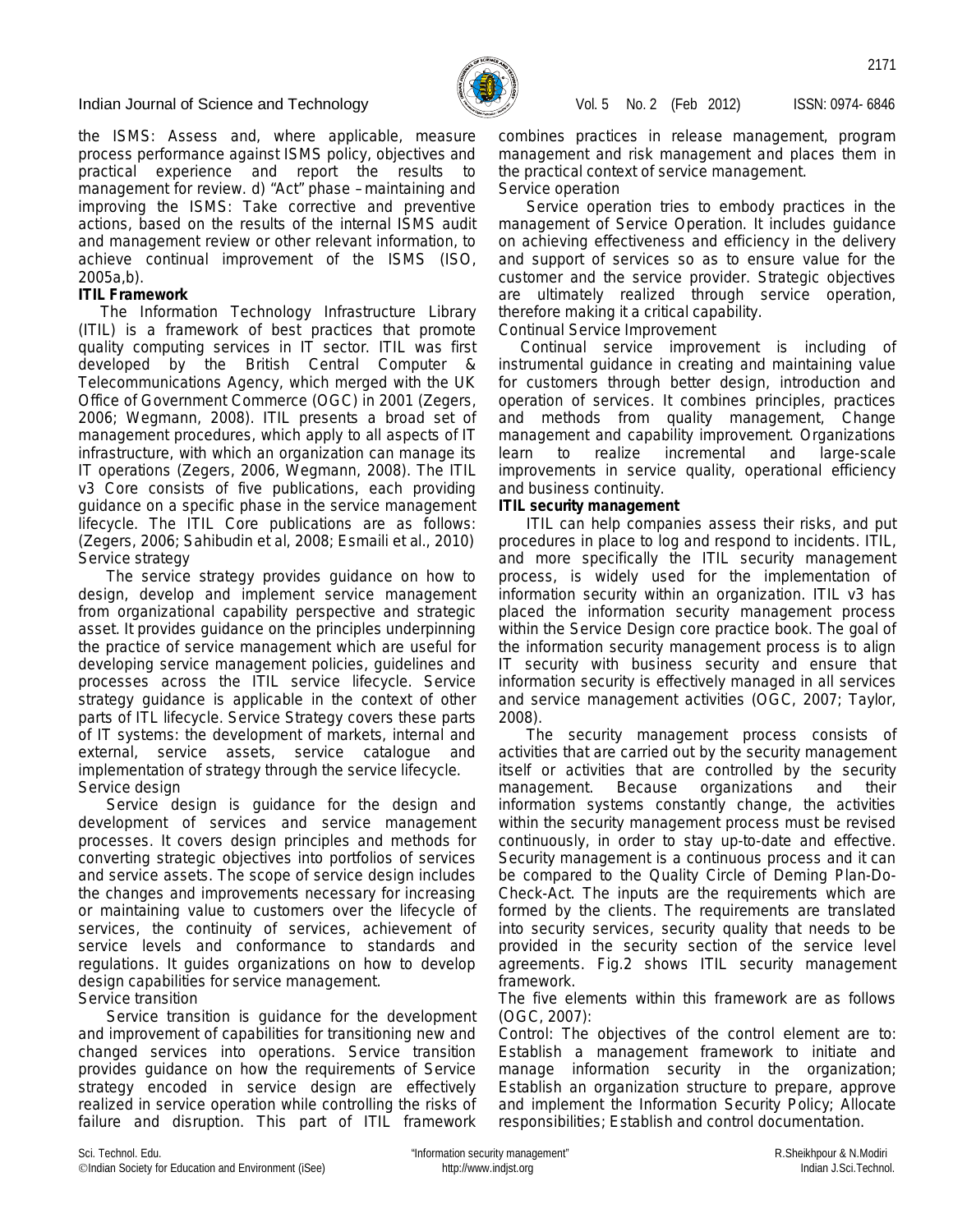

## *Fig. 2. ITIL security management framework (OGC, 2007)*



*Plan:* The objective of the plan is to devise and recommend the appropriate security measures, based on an understanding of the requirements of the organization. *Implement:* The objective of the implementation is to ensure that appropriate procedures, tools and controls are in place to underpin the Information Security Policy.

*Evaluation:* The objectives of the evaluation element are to: Supervise and check compliance with the security policy and security requirements in SLAs and OLAs; Carry out regular audits of the technical security of IT systems

*Maintain***:** The objectives of this maintain element are to: Improve security agreements as specified in, for example, SLAs and OLAs; Improve the implementation of security measures and controls.

**Integration of ITIL and ISO/IEC 27001 services for information security management**

ISO 27001:2005 and ITIL v3 are very complementary. The purpose of both standards is to identify best practices. ITIL is focused on service management best practices. ISO 27001 are focused on information security best practices. Both are based on the Plan-Do-Check-Act (PDCA) model (Warre, 2010). If an organization addresses all of the security controls within ISO 27001:2005, therefore a large part of ITIL processes will be covered– especially the section information security management ensure systems security.

ITIL identifies the details of the structure and implementation of the information security management process with the best practices for implementing an Information Security Management System (ISMS) included in the ISO 2700x family of standards (Taylor, 2008). From an ITIL perspective, most of the security

controls identified in ISO 27001 are already part of service management. ITIL specifically references ISO 27001 and the requirement for an Information Security Management System. Therefore ITIL and ISO/IEC 27001 can aligned and work together to develop information systems of organizations. The relationship between subjects and control parameters of both standards have been described earlier (Warre, 2010).

An integrated approach for complementary use of ITIL and ISO/IEC 27001 describes a cross-reference between information security management topics in ISO/IEC 27001 and ITIL. For example ISO 27001 defines ISMS as "that part of the overall management system, based on a business risk approach, to establish, implement, operate, monitor, review, maintain and improve information security". ITIL specifically references ISO 27001 (Service Design section 4.6.4.3) and defines ISMS as the "framework of policy, processes, standards, guidelines and tools that ensures an organization can achieve its information security Management Objectives" ISO 27001 describes the model for establishing, implementing, operating, monitoring, reviewing, maintaining and improving an Information Security Management System (ISMS). The ISMS identifies the organization's strategic direction for security and ensures that the objectives are achieved. The ISMS ensures that information security risks are appropriately managed and that information resources are used responsibly.

From an ITIL perspective, the ISMS addresses: Security policy and supporting policies; Security plan; Security organizational structure; Management of security risks; Communication strategy and plan for security. Table 1 shows a cross-reference between all information security management topics in ISO/IEC 27001 and ITIL. Here, a number of scenarios where such complementary use of ITIL and ISO 27001 can be very beneficial are discussed.

### *Scenario 1*

Suppose the company does not have a comprehensive IT service management plan, but the information security department had been proactive, and had started using ISO 27001 as an information security management guideline. The risk management department, now decides to use ITIL as an IT service management framework, and expects the information security department to follow suit. Since information security department has addressed security controls within ISO 27001, therefore a large part of ITIL processes have been covered. The benefit of the complementary approach discussed above, is that the information security department does not have to change anything, using the integrated approach, the information security department can now immediately inform the risk management department or other, precisely which processes from ITIL have been implemented through ISO 27001.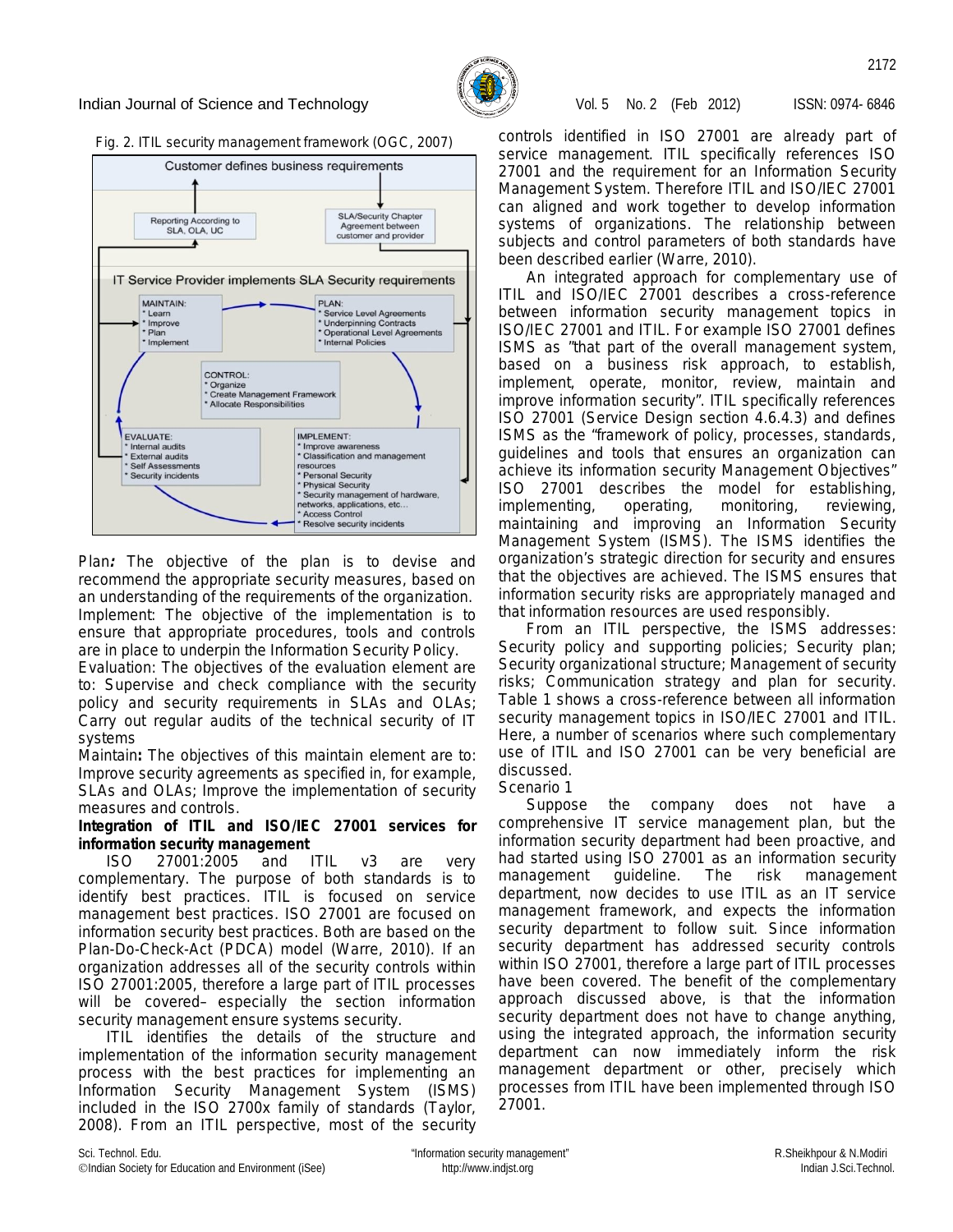

## *Table 1. A cross-reference between ISM topics in ISO/IEC 27001 and ITIL*

| ITIL                                                                                                                                          | <b>ISO/IEC 27001</b>                           |
|-----------------------------------------------------------------------------------------------------------------------------------------------|------------------------------------------------|
| 1. Service Strategy                                                                                                                           |                                                |
| 1.1.Demand management                                                                                                                         |                                                |
| 1.2. Financial management                                                                                                                     |                                                |
| 2. Service Design                                                                                                                             |                                                |
| 2.1. Information Security Management                                                                                                          |                                                |
| 2.1.1. Information Security Management System                                                                                                 |                                                |
| Service Design: Information Security Mgmt: 4.6.4.3 The Information security management system (ISMS)                                          | 4.2.1 Establish the ISMS                       |
| 2.1.2. Authorized Services/Ports/Protocols                                                                                                    |                                                |
| Service Design: Information Security Mgmt: 4.6.4.3 The Information Security Management System (ISMS)                                          | 4.2.1 Establish the ISMS                       |
| 2.1.3. Risk Management Methodology and Guidelines                                                                                             |                                                |
| Service Transition: 4.6.5.9 Risk Management                                                                                                   |                                                |
| Service Design: Information Security Mgmt: 4.6.4.3 The Information Security Management System (ISMS)                                          | 4.2.2 Implement and operate the                |
| Service Design: Availability Management: 4.4.5.2 The proactive activities of Availability Management                                          | <b>ISMS</b>                                    |
| 2.1.4. Security Policies                                                                                                                      |                                                |
| Service Design: Information Security Mgmt: 4.6.4.1 Security framework                                                                         | 4.2.1 Establish the ISMS                       |
| Service Design: Information Security Mgmt: 4.6.4.2 The Information Security Policy                                                            |                                                |
| 2.1.5. Data Classification & Information Handling                                                                                             |                                                |
| Service Design: Information Security Mgmt: 4.6.4.2 The Information Security Policy                                                            | 4.3 Documentation requirements                 |
| Service Design: Information Security Mgmt: 4.6.4.3 The Information Security Management System (ISMS)                                          |                                                |
| 2.1.6. Security Plan                                                                                                                          |                                                |
| Service Design: Information Security Mgmt: 4.6.4.1 Security framework<br>Service Design: Information Security Mgmt: 4.6.5.1 Security controls | 4.2.1 Establish the ISMS                       |
| Service Design: Information Security Mgmt: 4.6.6.2 Outputs                                                                                    |                                                |
| 2.2. Capacity Management                                                                                                                      |                                                |
| 2.2.1. Capacity Monitoring                                                                                                                    |                                                |
| Service Design: Capacity Management: 4.3.5.4 The underpinning activities of Capacity Management                                               | 4.2.3 Monitor and review the                   |
| Service Design: Capacity Management: 4.3.5.5 Threshold management and control                                                                 | <b>ISMS</b>                                    |
| 2.2.2. Capacity Review                                                                                                                        |                                                |
| Service Design: Capacity Management: 4.3.5.7 Modeling and trending                                                                            | 4.2.3 Monitor and review the                   |
|                                                                                                                                               | <b>ISMS</b>                                    |
| 2.3. Availability Management                                                                                                                  |                                                |
| 2.3.1. Assessment of Risks Related to Availability                                                                                            |                                                |
| Service Design: Availability Management: 4.4.5.2                                                                                              |                                                |
| The proactive activities of Availability Management - Service Failure Analysis                                                                |                                                |
| Service Design: Availability Management: 4.4.5.2<br>The proactive activities of Availability Management - Single Point of Failure analysis    |                                                |
| Service Design: Availability Management: 4.4.5.2 The proactive activities of Availability Management -                                        | 4.2.2 Implement and operate the<br><b>ISMS</b> |
| <b>Fault Tree Analysis</b>                                                                                                                    |                                                |
| Service Design: Availability Management: 4.4.5.2                                                                                              |                                                |
| The proactive activities of Availability Management - Risk Analysis and Management                                                            |                                                |
| 2.3.2. Availability Monitoring                                                                                                                |                                                |
| Service Design: Information Security Mgmt: 4.6.6 Triggers, inputs, outputs and interfaces                                                     |                                                |
| Service Design: Information Security Mgmt: 4.6.6.2 Outputs                                                                                    | 4.2.4 Maintain and improve the                 |
| Service Design: Information Security Mgmt: 4.6.9 Challenges, Critical Success Factors and risks                                               | <b>ISMS</b>                                    |
| Service Design: 4.4 Availability Management                                                                                                   |                                                |
| 2.4. Service Level Management                                                                                                                 |                                                |
| 2.4.1. Security Related Service Level Targets<br>Service Design: Information Security Mgmt: 4.6.6 Triggers, inputs, outputs and interfaces    |                                                |
| Service Design: Information Security Mgmt: 4.6.6.2 Outputs                                                                                    | 4.2.3 Monitor and review the                   |
| Service Design: 4.2 Service Level Management                                                                                                  | <b>ISMS</b>                                    |
| 2.5. IT Service Continuity Management                                                                                                         |                                                |
| 2.5.1. Service Continuity Management Process                                                                                                  |                                                |
| Service Design: 4.5 IT Service Continuity Management                                                                                          | 4.2.1 Establish the ISMS                       |
| 2.5.2. Service Continuity Risk Assessment                                                                                                     |                                                |
| Service Design: IT Service Continuity Management: 4.5.5.2 Stage 2 - Requirements and strategy                                                 | 4.2.1 Establish the ISMS                       |
| 2.5.3. Service Continuity Plans                                                                                                               |                                                |
| Service Design: IT Service Continuity Management: 4.5.5.2 Stage 3 - Implementation                                                            | 4.2.1 Establish the ISMS                       |
| 2.5.4. Testing of Service Continuity Plans                                                                                                    |                                                |
| Service Design: IT Service Continuity Management: 4.5.5.2 Stage 3 - Implementation                                                            | 4.2.2 Implement and operate the                |
|                                                                                                                                               | <b>ISMS</b>                                    |
| 2.6. Supplier Management                                                                                                                      |                                                |
| 2.6.1. Security Requirements Identified in Third Party Agreements                                                                             |                                                |
| Service Design: Information Security Mgmt: 4.6.6 Triggers, inputs, outputs and interfaces                                                     | 4.2.1 Establish the ISMS                       |
| Service Design: 4.7 Supplier Management<br>3. Service Transition                                                                              |                                                |
| 3.1. Release & Deployment Management                                                                                                          |                                                |
|                                                                                                                                               |                                                |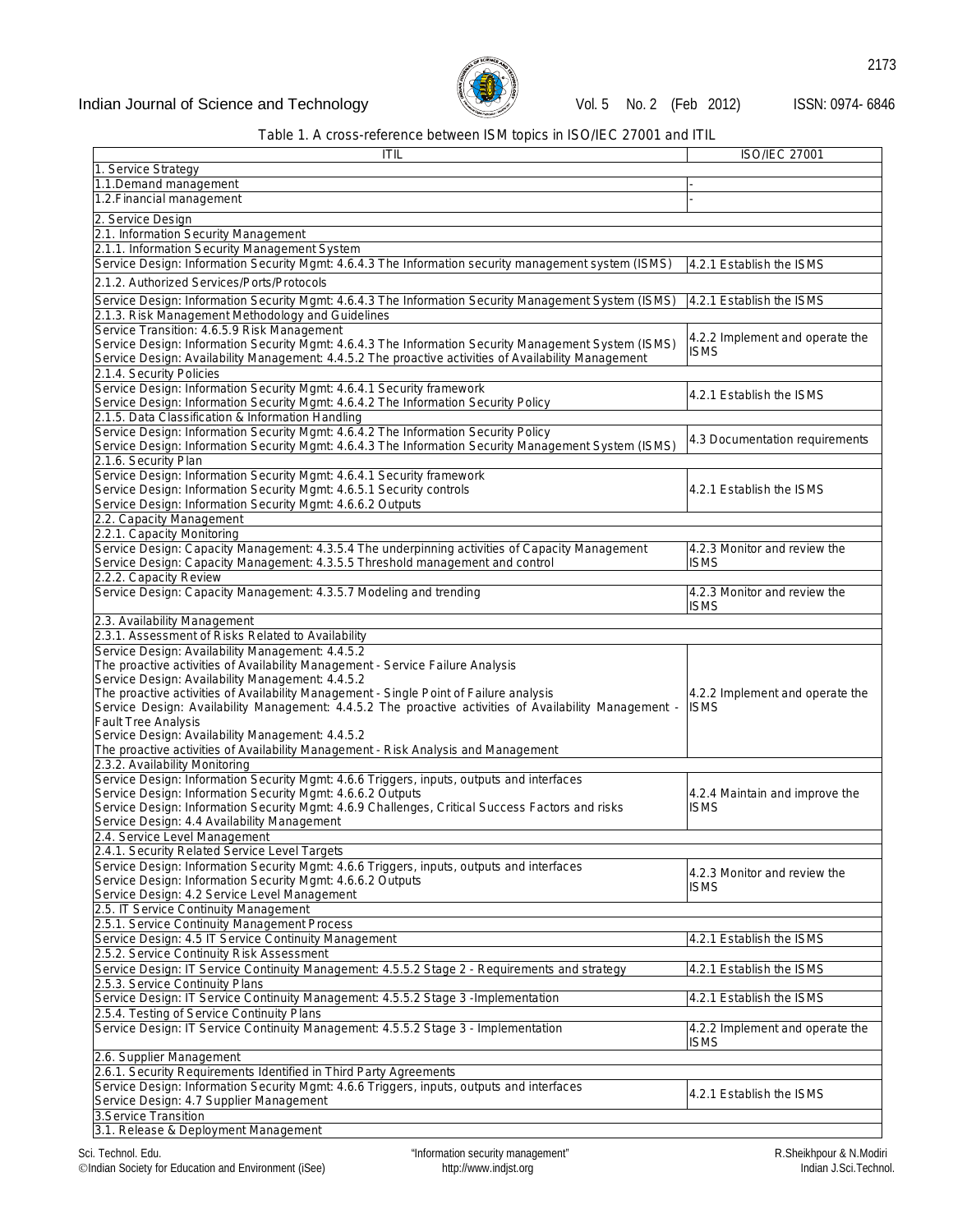

| 3.1.1. Risk Assessment of Proposed Releases                                                           |                                 |
|-------------------------------------------------------------------------------------------------------|---------------------------------|
| Service Transition: Evaluation: 4.6.5.9 Risk Management                                               |                                 |
| Service Design: Information Security Mgmt: 4.6.4.3 The Information Security Management System (ISMS)  | 4.2.2 Implement and operate the |
| Service Design: Availability Management: 4.4.5.2 The proactive activities                             | ISMS                            |
|                                                                                                       |                                 |
| of Availability Management                                                                            |                                 |
| 3.2. Asset & Configuration Management                                                                 |                                 |
| 3.2.1. Asset Inventory                                                                                |                                 |
|                                                                                                       |                                 |
| Service Design: Information Security Management: 4.6.4.3 The Information Security Management          |                                 |
| System (ISMS)                                                                                         |                                 |
| Service Transition: Service Asset and Configuration Management: 4.3.1 Purpose, goal and objective     |                                 |
| Service Transition: Service Asset and Configuration Management: 4.3.3 Value to business               |                                 |
|                                                                                                       | 4.2.1 Establish the ISMS        |
| Service Transition: Service Asset and Configuration Management: 4.3.4.2 Basic concepts                |                                 |
| Service Transition: Service Asset and Configuration Management: 4.3.4.3 Configuration Management      |                                 |
| System                                                                                                |                                 |
|                                                                                                       |                                 |
| Service Transition: Service Asset and Configuration Management: 4.3.5.3 Configuration identification  |                                 |
| 3.2.2. Asset Review                                                                                   |                                 |
| Service Design: Information Security Management: 4.6.4.3 The Information Security Management System   |                                 |
| (ISMS)                                                                                                |                                 |
|                                                                                                       | 4.2.3 Monitor and review the    |
| Service Transition: Service Asset and Configuration Management: 4.3.1 Purpose, goal and objective     | ISMS                            |
| Service Transition: Service Asset and Configuration Management: 4.3.3 Value to business               |                                 |
| Service Transition: Service Asset and Configuration Management: 4.3.5.6 Verification and audit        |                                 |
|                                                                                                       |                                 |
| 3.2.3. Secure Baselines                                                                               |                                 |
| Service Transition: Configuration Management 4.3.5.3 Configuration identification - Identification of | 4.2.2 Implement and operate the |
| configuration baselines                                                                               | <b>ISMS</b>                     |
|                                                                                                       |                                 |
| 3.2.4. Clock Synchronization                                                                          |                                 |
| Service Transition: Service Asset and Configuration Management: 4.3.5.3 Configuration identification  | 4.2.2 Implement and operate the |
| Service Operation : Event Management : 4.1.5.6 Event correlation                                      | ISMS                            |
|                                                                                                       |                                 |
| 3.2.5. Configuration Control                                                                          |                                 |
| Service Design: Information Security Management: 4.6.4.3 The Information Security Management          |                                 |
| System (ISMS)                                                                                         |                                 |
| Service Transition: Service Asset and Configuration Management: 4.3.1 Purpose, goal and objective     |                                 |
|                                                                                                       | 4.2.2 Implement and operate the |
| Service Transition: Service Asset and Configuration Management: 4.3.3 Value to business               | ISMS                            |
| Service Transition: Service Asset and Configuration Management: 4.3.4.3                               |                                 |
| Configuration Management System                                                                       |                                 |
| Service Transition: Service Asset and Configuration Management: 4.3.5.4                               |                                 |
|                                                                                                       |                                 |
|                                                                                                       |                                 |
| Configuration control                                                                                 |                                 |
|                                                                                                       |                                 |
| 3.2.6. Verification of Actual Configurations                                                          |                                 |
| Service Design: Information Security Management: 4.6.4.3 The Information Security Management          |                                 |
| System (ISMS)                                                                                         | 4.2.2 Implement and operate the |
|                                                                                                       | <b>ISMS</b>                     |
| Service Transition: Service Asset and Configuration Management: 4.3.5.4 Configuration control         |                                 |
| 3.3. Service Validation & Testing                                                                     |                                 |
| 3.3.1. Security Acceptance Testing                                                                    |                                 |
| Service Transition: Service Validation and Testing: 4.5.4.10 Types of testing                         | 4.2.2 Implement & operate the   |
|                                                                                                       |                                 |
|                                                                                                       | ISMS                            |
| 3.4. Change Management                                                                                |                                 |
| 3.4.1. Change Approval                                                                                |                                 |
|                                                                                                       |                                 |
| Service Design: Information Security Mgmt: 4.6.6 Triggers, inputs, outputs and interfaces             | 4.2.2 Implement and operate the |
| Service Transition: 4.2 Change Management                                                             | ISMS                            |
| 3.4.2. Risk Assessment of Proposed Changes                                                            |                                 |
|                                                                                                       |                                 |
| Service Transition: 4.2 Change Management                                                             | 4.2.2 Implement and operate the |
| Service Design: Information Security Mgmt: 4.6.4.3 The Information Security Management System         | ISMS                            |
| (ISMS)                                                                                                |                                 |
| Service Design: Information Security Mgmt: 4.6.6 Triggers, inputs, outputs and interfaces             |                                 |
|                                                                                                       |                                 |
| 3.4.3. Update Log Management System                                                                   |                                 |
| Service Transition: Change Management: 4.2.6 Process activities, methods and techniques               | 4.2.2 Implement & operate the   |
|                                                                                                       | ISMS                            |
|                                                                                                       |                                 |
| 3.4.4. Update Configuration Management Database (CMDB)                                                |                                 |
| Service Transition: 4.2 Change Management                                                             | 4.2.2 Implement and operate the |
| Service Transition: Service Asset and Configuration Mgmt: 4.3.1 Purpose, goal and objectives          | ISMS                            |
|                                                                                                       |                                 |
| 3.4.5. Post-Change Security Verification                                                              |                                 |
| Service Transition: Service Validation and Testing: 4.5.4.10 Types of testing                         | 4.2.2 Implement & operate the   |
|                                                                                                       | ISMS                            |
| 3.4.6. Change Reconciliation                                                                          |                                 |
|                                                                                                       |                                 |
| Service Design: Information Security Mgmt: 4.6.6 Triggers, inputs, outputs and interfaces             | 4.2.3 Monitor and review the    |
| Service Transition: 4.2 Change Management                                                             | ISMS                            |
| 3.5. Knowledge Management                                                                             |                                 |
|                                                                                                       |                                 |
| 3.5.1. Security Awareness Education & Training                                                        |                                 |
| Service Transition: 4.7 Knowledge Management                                                          | 5.2.2 Training, awareness and   |
| 4. Service Operation                                                                                  | competence                      |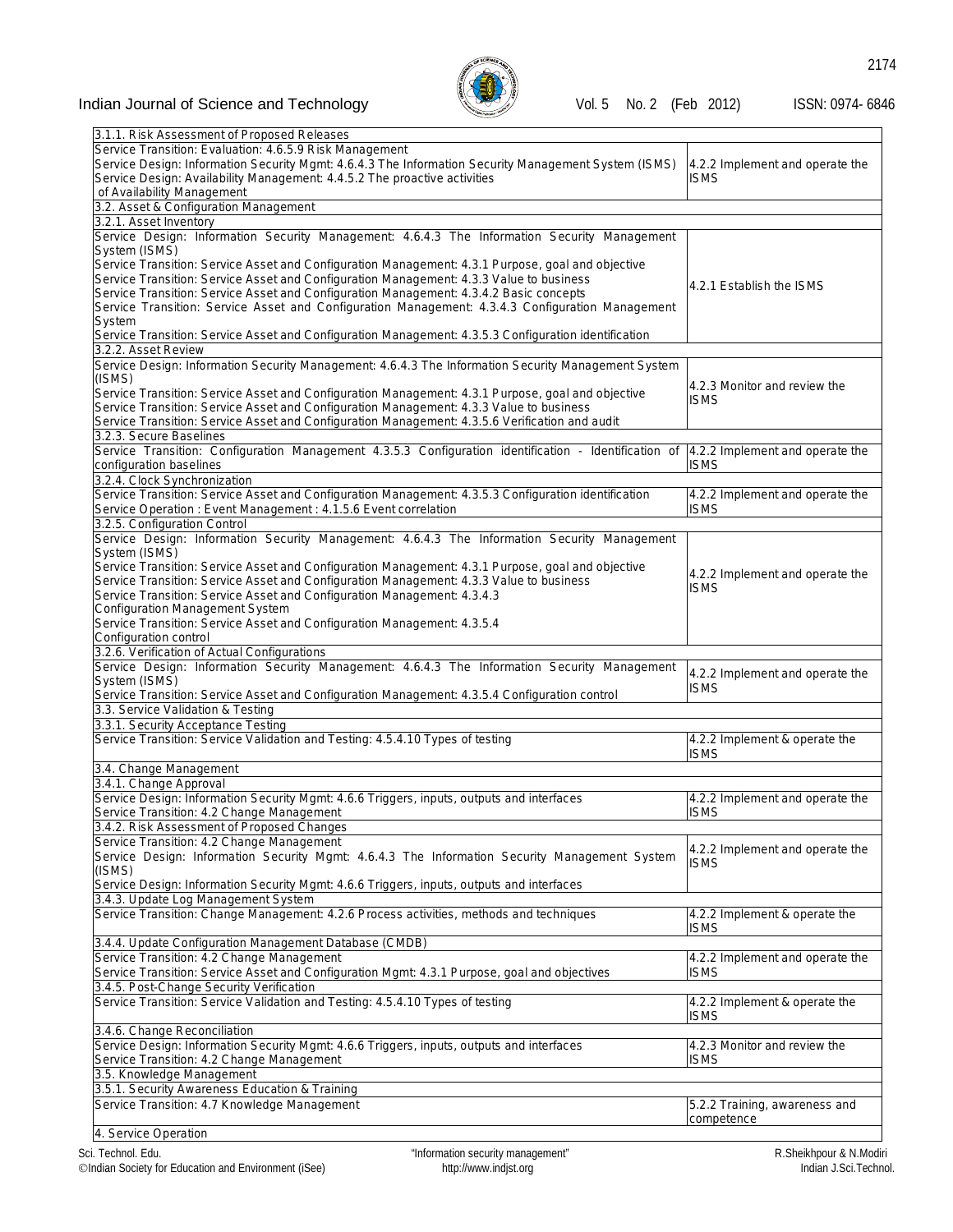

| 4.1. Event Management                                                                                                         |                                                         |
|-------------------------------------------------------------------------------------------------------------------------------|---------------------------------------------------------|
| 4.1.1. Event Logging                                                                                                          |                                                         |
| Service Operation: Event Management: 4.1.5.2 Event notification                                                               | 4.2.2 Implement and operate the                         |
|                                                                                                                               | <b>ISMS</b>                                             |
| 4.1.2. Health and Performance Monitoring                                                                                      |                                                         |
| Service Operation: Event Management: 4.1.5.2 Event notification                                                               | 4.2.2 Implement and operate the                         |
|                                                                                                                               | <b>ISMS</b>                                             |
| 4.1.3. Event Correlation & Alerting                                                                                           |                                                         |
| Service Operation: Event Management: 4.1.5.4 Event filtering                                                                  | 4.2.2 Implement and operate the                         |
| Service Operation: Event Management: 4.1.5.5 Significance of events                                                           | <b>ISMS</b>                                             |
| Service Operation: Event Management: 4.1.5.6 Event correlation                                                                |                                                         |
| 4.1.4. Periodic Review of Security Events                                                                                     |                                                         |
| Service Operation: Event Management: 4.1.5.5 Significance of events                                                           | 4.2.2 Implement and operate the                         |
| Service Operation: Event Management: 4.1.5.6 Event correlation                                                                | <b>ISMS</b>                                             |
| 4.2. Incident Management                                                                                                      |                                                         |
| 4.2.1. Incident Response Procedures                                                                                           |                                                         |
| Service Operation: Incident Management: 4.2.5.3 Incident categorization                                                       |                                                         |
| Service Operation: Incident Management: 4.2.5.7 Investigation and                                                             | 4.2.2 Implement and operate the                         |
| Diagnosis                                                                                                                     | <b>ISMS</b>                                             |
| Service Operation: Incident Management: 4.2.5.8 Resolution and Recovery                                                       |                                                         |
| 4.3. Problem Management                                                                                                       |                                                         |
| 4.3.1. Post Incident Review                                                                                                   |                                                         |
| Service Operation: Problem Management: 4.4.5 Process activities, methods and techniques                                       | 4.2.3 Monitor and review the                            |
|                                                                                                                               | <b>ISMS</b>                                             |
| 4.3.2. Security Advisories and Vendor Patch Review                                                                            |                                                         |
| Service Operation: Problem Management: 4.4.5.1 Problem detection                                                              | 4.2.3 Monitor and review the                            |
|                                                                                                                               | <b>ISMS</b>                                             |
| 4.4. Request Fulfillment Management                                                                                           |                                                         |
| 4.4.1. Verification of requester's credentials<br>Service Operation: Request Fulfillment: 4.3.5.3 Other approval              |                                                         |
| Service Operation: Access Management: 4.5.5.1 Requesting access                                                               | 4.2.2 Establish and operate the                         |
| Service Operation: Access Management: 4.5.5.2 Verification                                                                    | <b>ISMS</b>                                             |
| 4.5. Access Management                                                                                                        |                                                         |
| 4.5.1. Requests for Access                                                                                                    |                                                         |
| Service Operation: Request Fulfillment: 4.3.5.3 Other approval                                                                |                                                         |
| Service Operation: Access Management: 4.5.5.1 Requesting access                                                               | 4.2.2 Establish & operate the                           |
| Service Operation: Access Management: 4.5.5.2 Verification                                                                    | <b>ISMS</b>                                             |
| 4.5.2. Revocation of Access Rights                                                                                            |                                                         |
| Service Operation: Access Management: 4.5.5.2 Verification                                                                    | 4.2.2 Establish & operate the                           |
| Service Operation: Access Management: 4.5.5.6 Removing or restricting rights                                                  | <b>ISMS</b>                                             |
| 4.5.3. Periodic Review of Access Rights                                                                                       |                                                         |
| Service Operation: Access Management: 4.5.5.5 Logging and tracking access                                                     | 4.2.3 Monitor & review the ISMS                         |
| 4.5.4. Periodic Review of Access Attempts                                                                                     |                                                         |
| Service Operation: Access Management: 4.5.5.5 Logging and tracking access                                                     | 4.2.3 Monitor & review the ISMS                         |
| 5. Continual Service Improvement                                                                                              |                                                         |
| 5.1. Review Effectiveness of Processes                                                                                        |                                                         |
| All ITIL v3 processes                                                                                                         | 4.2.3 Monitor & review the ISMS                         |
| 5.2. Review of Security Policies                                                                                              |                                                         |
|                                                                                                                               |                                                         |
| Service Design: Information Security Management: 4.6.4.2 The Information Security Policy                                      | 4.2.3 Monitor & review the ISMS                         |
| 5.3. Preventive/Corrective Actions Management                                                                                 |                                                         |
| Service Design: Information Security Mgmt: 4.6.5 Process activities, methods and techniques                                   | 4.2.3 Monitor & review the ISMS                         |
| Service Design: Information Security Mgmt: 4.6.6 Triggers, inputs, outputs and interfaces                                     | 4.2.4 Maintain & improve the ISMS<br>8 ISMS improvement |
| 5.4. Non-Conformance Management                                                                                               |                                                         |
| Service Design: Information Security Mgmt: 4.6.5 Process activities, methods and techniques                                   | 4.2.3 Monitor & review the ISMS                         |
|                                                                                                                               | 4.2.4 Maintain & improve the ISMS                       |
| Service Design: Information Security Mgmt: 4.6.6 Triggers, inputs, outputs and interfaces                                     |                                                         |
| 5.5. Security Risk Assessments<br>Service Design: Information Security Mgmt: 4.6.5 Process activities, methods and techniques |                                                         |
|                                                                                                                               | 4.2.1 Establish the ISMS                                |
|                                                                                                                               | 4.2.3 Monitor & review the ISMS                         |
| 5.6. Technical Infrastructure Review                                                                                          |                                                         |
| Service Design: Information Security Mgmt: 4.6.5 Process activities, methods and techniques                                   | 4.2.3 Monitor and review the                            |
|                                                                                                                               | isms                                                    |
| 5.7. Independent Security Review                                                                                              |                                                         |
| Service Design: Information Security Mgmt: 4.6.5 Process activities, methods and techniques                                   | 4.2.3 Monitor & review the ISMS                         |